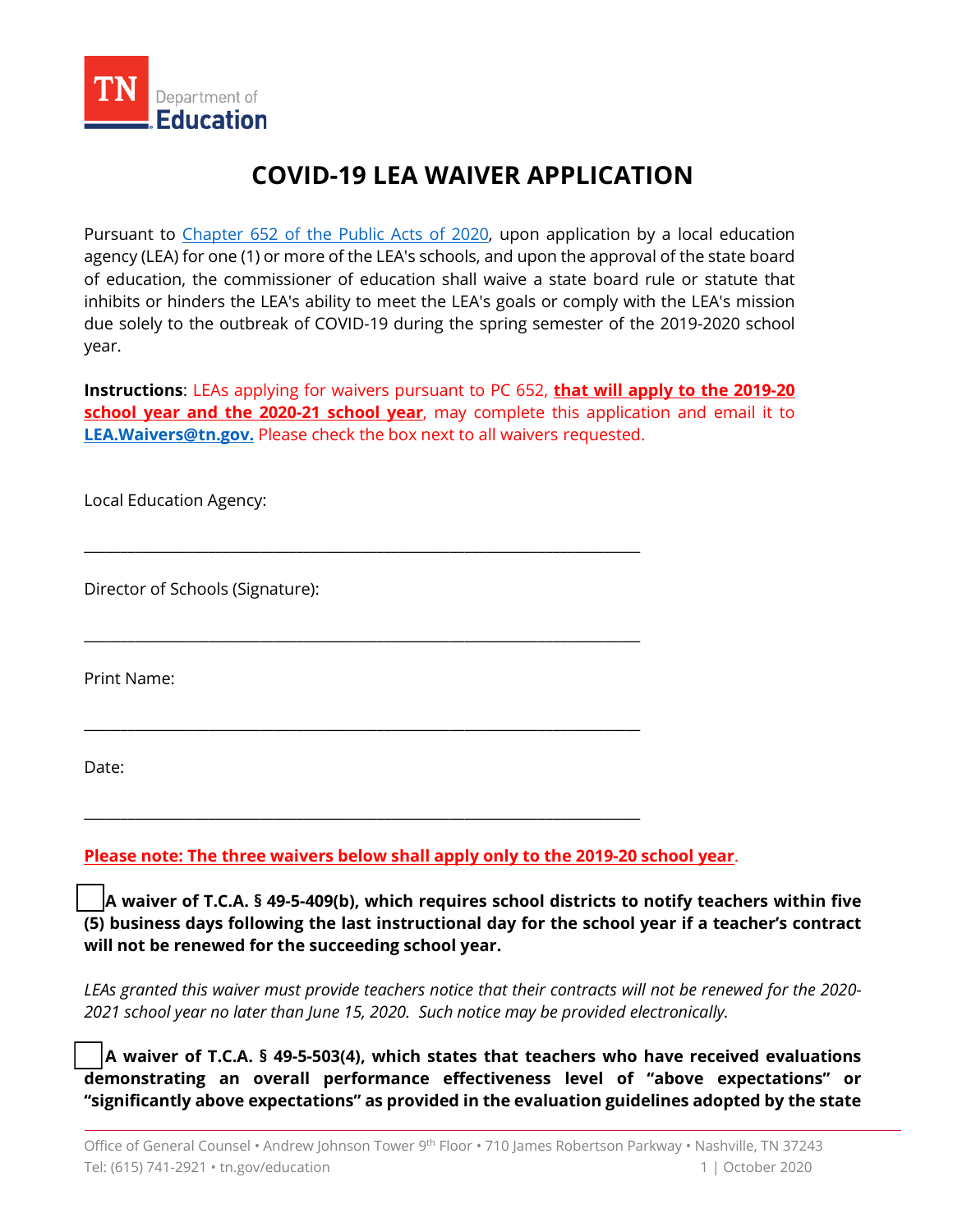

# **1 IN** Department of<br> **Education**<br> **board of education pursuant to T.C.A. § 49-1-302, during the last two (2) years of the probationary period are eligible for tenure.**

 *LEAs granted this waiver may allow teachers who have met all other requirements for tenure eligibility, but have not acquired an official evaluation score during the 2019-2020 school year due to COVID-19 school closures, to utilize the most recent two (2) years of available evaluation scores achieved during the toward a teacher's five (5) year probationary period. probationary period for purposes of determining eligibility for tenure. The 2019-2020 school year will count* 

## **every member of a local board of education to participate in annual training. A waiver of T.C.A. § 49-2-202(a) (6) and State Board of Education rule 0520-01-02-.11 requiring**

 *This waiver will only be granted for a local board of education member who is unable to complete the annual due to COVID-19 and is unable to participate in online modules due to lack of equipment and or internet training requirements during the 2019-2020 school year because of the cancellation of in-person meetings services.* 

## **OTHER WAIVERS**

 Please include the information requested below for each additional waiver requested. Additional pages  **below will apply to the 2019-20 or 2020-21 school year**. may be attached to this application if necessary. **Please indicate whether the waivers requested** 

 **Other waiver requested** 

**2019-20 School Year 2020-21 School Year** 

Tennessee statute and/or State Board of Education rule requested to be waived:

 Explanation of how the statute(s) and/or state board rule(s) inhibits or hinders the local education agency's ability to meet its goals or comply with its mission due solely to the outbreak of COVID-19:

\_\_\_\_\_\_\_\_\_\_\_\_\_\_\_\_\_\_\_\_\_\_\_\_\_\_\_\_\_\_\_\_\_\_\_\_\_\_\_\_\_\_\_\_\_\_\_\_\_\_\_\_\_\_\_\_\_\_\_\_\_\_\_\_\_\_\_\_\_\_\_\_\_\_\_\_\_\_\_\_\_\_\_\_\_\_\_\_\_\_\_\_\_\_\_\_\_\_\_\_\_\_\_\_\_\_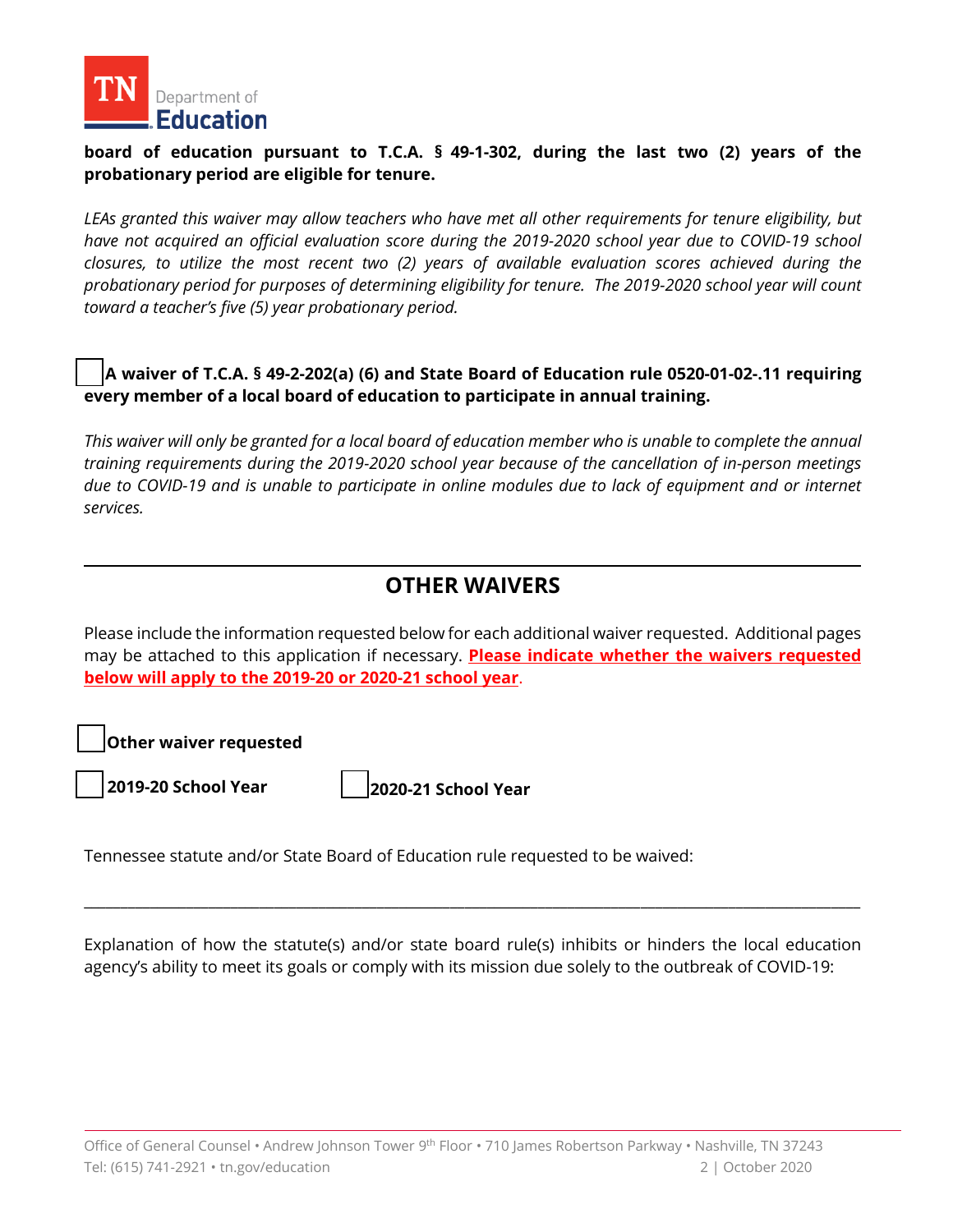

Action to be taken in lieu of compliance with the statute and/or rule, if applicable:

| $\boxed{\phantom{1}}$ Other waiver requested |                             |
|----------------------------------------------|-----------------------------|
| 2019-20 School Year                          | $\vert$ 2020-21 School Year |

Tennessee statute and/or State Board of Education rule requested to be waived:

 Explanation of how the statute(s) and/or state board rule(s) inhibits or hinders the local education agency's ability to meet its goals or comply with its mission due solely to the outbreak of COVID-19:

\_\_\_\_\_\_\_\_\_\_\_\_\_\_\_\_\_\_\_\_\_\_\_\_\_\_\_\_\_\_\_\_\_\_\_\_\_\_\_\_\_\_\_\_\_\_\_\_\_\_\_\_\_\_\_\_\_\_\_\_\_\_\_\_\_\_\_\_\_\_\_\_\_\_\_\_\_\_\_\_\_\_\_\_\_\_\_\_\_\_\_\_\_\_\_\_\_\_\_\_\_\_\_\_\_\_

Action to be taken in lieu of compliance with the statute and/or rule, if applicable:

| $\vert$ $\vert$ Other waiver requested |                             |
|----------------------------------------|-----------------------------|
| $\vert$ 2019-20 School Year            | $\vert$ 2020-21 School Year |

Tennessee statute and/or State Board of Education rule requested to be waived:

\_\_\_\_\_\_\_\_\_\_\_\_\_\_\_\_\_\_\_\_\_\_\_\_\_\_\_\_\_\_\_\_\_\_\_\_\_\_\_\_\_\_\_\_\_\_\_\_\_\_\_\_\_\_\_\_\_\_\_\_\_\_\_\_\_\_\_\_\_\_\_\_\_\_\_\_\_\_\_\_\_\_\_\_\_\_\_\_\_\_\_\_\_\_\_\_\_\_\_\_\_\_\_\_\_\_